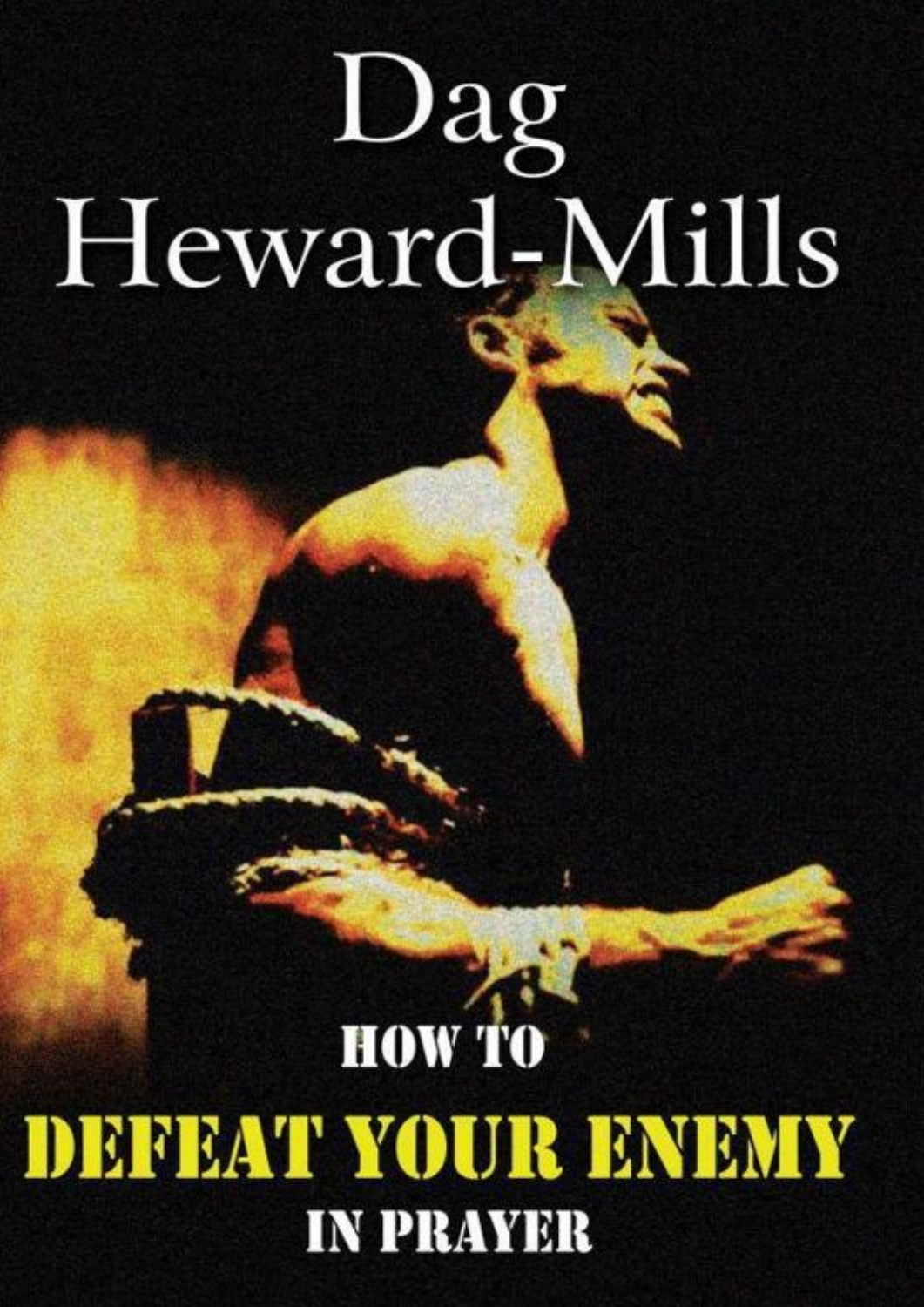# **How to Defeat Your Enemy in Prayer**

- Title Page
- Chapter 1 Knowing Your Enemy so You Can Defeat Him
- Chapter 2 Ten More Ways You Can Know Your Enemy so You Can Defeat Him
- [Chapter](#page-2-0) 1 Knowing Your Enemy so You Can Defeat Him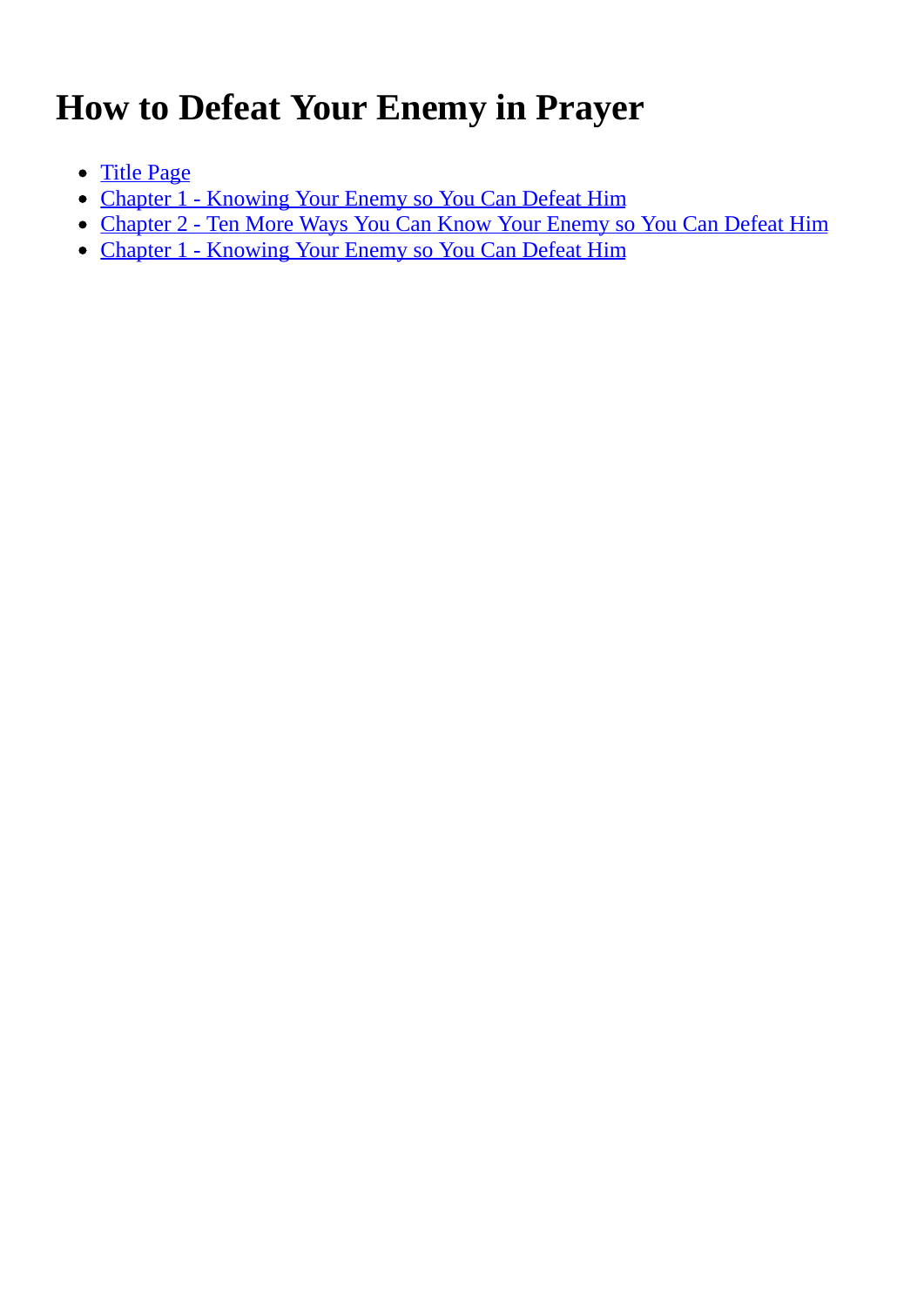#### <span id="page-2-0"></span>**How To Defeat Your Enemy In Prayer**

by Dag Heward-Mills

\* \* \* \* \*

Copyright 2008 Dag Heward-Mills

Published by Dag Heward-Mills on Smashwords.

E mail Dag Heward-Mills info@daghewardmillsbooks.org evangelist@daghewardmills.org Find out more about Dag Heward-Mills at: [http://www.daghewardmills.org](mailto:info@daghewardmillsbooks.org) http://ww[w.daghewardmills.org/healingjesu](mailto:evangelist@daghewardmills.org)scrusade/ h[ttp://www.daghewardmills.org/lc](http://www.daghewardmills.org/)i/

Unless otherwise stated, all Scripture [quotations](http://www.daghewardmills.org/healingjesuscrusade/) are taken from the King James [Version](http://www.daghewardmills.org/lci/) of the Bible

Smashwords Edition, License Notes

This ebook is licensed for your personal enjoyment only. This ebook may not be re-sold or given away to other people. If you would like to share this book with another person, please purchase an additional copy for each recipient. If you're reading this book and did not purchase it, or it was not purchased for your use only, then please return to Smashwords.com and purchase your own copy. Thank you for respecting the hard work of this author.

\* \* \* \* \*

**Contents** 

Chapter 1 - Knowing Your Enemy so You Can Defeat Him

<span id="page-2-1"></span>[Chapter](#page-3-0) 2 - Ten More Ways You Can Know Your Enemy so You Can Defeat Him

[\\*](#page-6-0) \* \* \* \*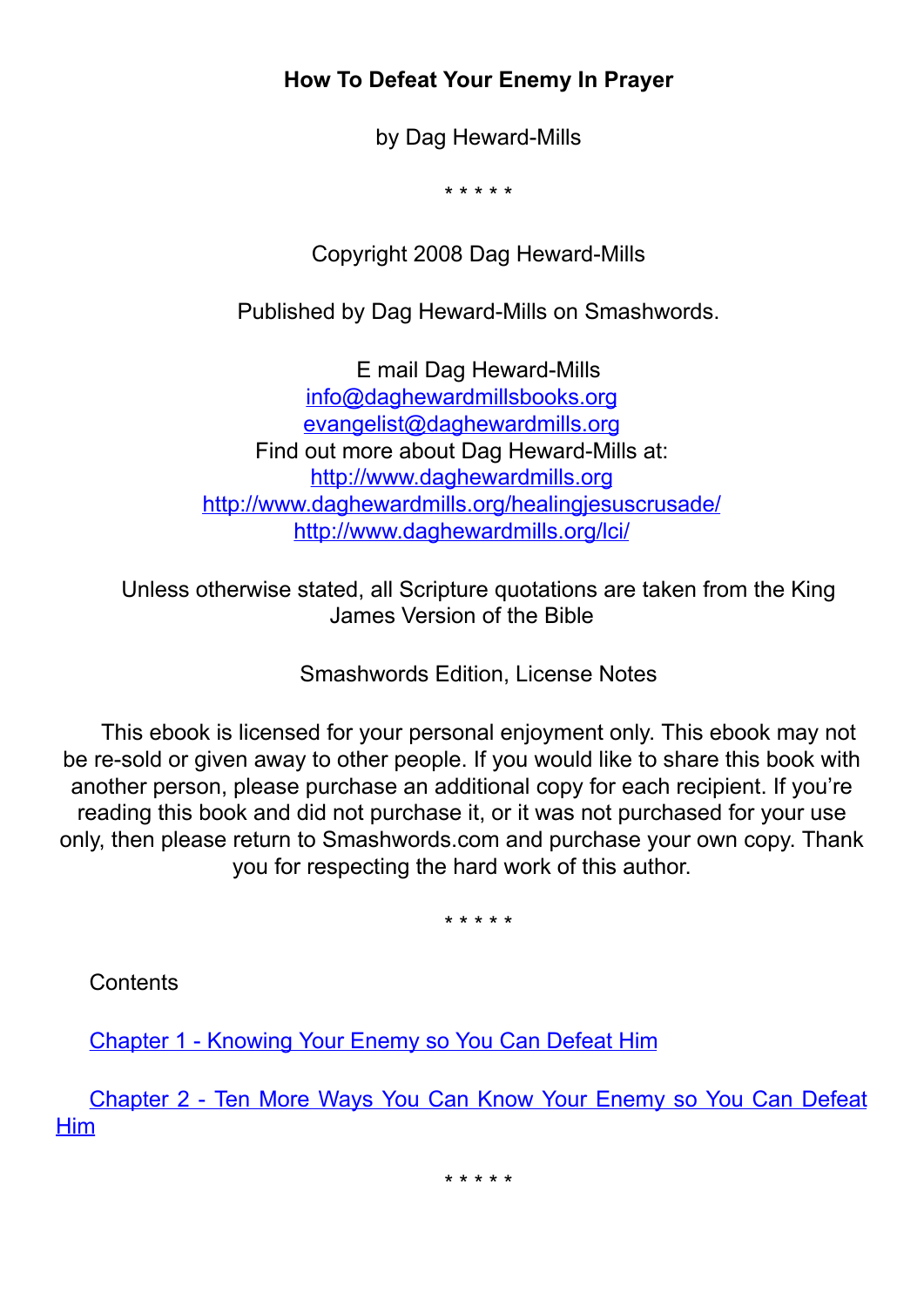# **Chapter 1 - Knowing Your Enemy so You Can Defeat Him**

<span id="page-3-0"></span>In order to defeat your enemy you must know as much as you can about him. This is one of the most [common](#page-2-1) rules of war. This is why secular armies engage in reconnaissance and intelligence work. Reconnaissance is the art of discovering the strengths, weaknesses, plans and location of the enemy. Without this you cannot even start your war.

One of the ways by which we can know our enemy is to do a quick analysis of his names and titles. After all, a name speaks volumes about a person.

Study the following names or titles of Satan and you will know what you are dealing with.

# **1. Devil**

**Jesus answered them, Have not I chosen you twelve, and one of you is a DEVIL?**

# **John 6:70**

The word *devil* comes from the Greek word *diabolos*. This is where the English word diabolical comes from. Diabolos reveals the essential nature of this evil being. It means to be inhumanly cruel or wicked. It also means to be outrageous or disgracefully bad.

# **2. Satan**

# **Now there was a day when the sons of God came to present themselves before the Lord, and SATAN came also among them.**

# **Job 1:6**

This comes from a Hebrew word Satan, which literally means adversary. It speaks of being *diabolical* or*hellish.* This name was first used in the book of Job. It described a very wicked being who murdered the entire household of Job and destroyed his business.

Satan is the archenemy of both God and man. In this interesting passage, Satan is spoken of as a real person who seemed to have access to Heaven. He also seemed to have power to accuse the brethren and to seek their destruction.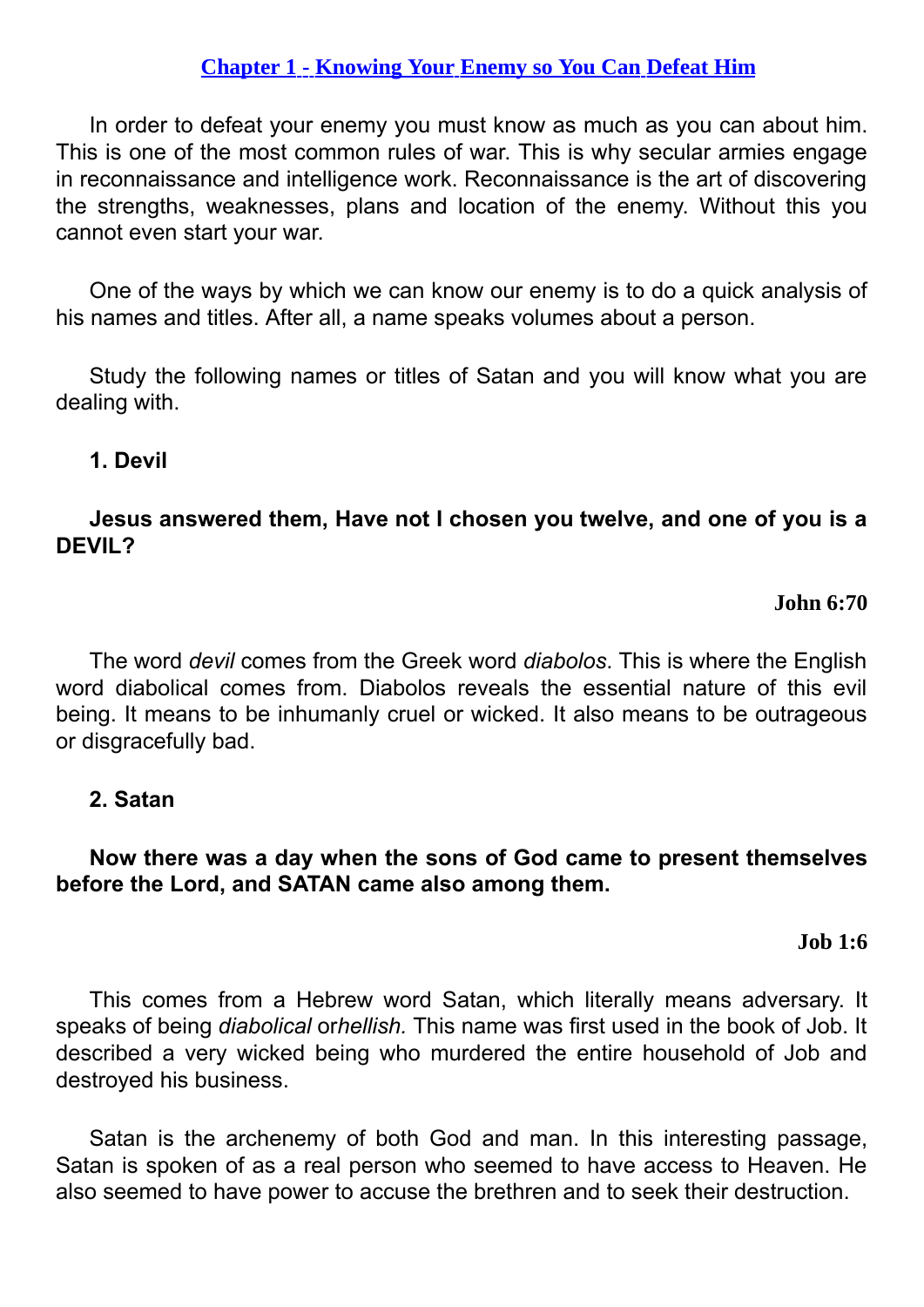# **3. Accuser of the brethren**

**And I heard a loud voice saying in heaven, Now is come salvation, and strength, and the kingdom of our God, and the power of his Christ: for the ACCUSER OF OUR BRETHREN is cast down, which accused them before our God day and night.**

**Revelation 12:10**

This title explains the relentless accusations and slander that are hurled against God's servants.

# **4. Adversary**

**Be sober, be vigilant; because your ADVERSARY the devil, as a roaring lion, walketh about, seeking whom he may devour:**

# **1 Peter 5:8**

This name reveals the antagonistic nature of Satan as he fights against everything we do. No wonder there is such resistance, hostility and unfriendliness to the Gospel. Satan's agents, the unbelievers, are often in tune with the spirit of opposition to the church and its leaders. Many nations have laws that are hostile to the establishment of churches.

Even though churches have brought so much health and educational benefits to nations, political leaders have no choice but to oppose the church.

# **5. Angel of the bottomless pit**

**And they had a king over them, which is the ANGEL OF THE BOTTOMLESS PIT, whose name in the Hebrew tongue is Abaddon, but in the Greek tongue hath his name Apollyon.**

# **Revelation 9:11**

This name reveals the final destination of Satan and his cohorts. This can explain the frantic efforts of the devil to capture every corner of this earth. We must rise up now and counteract this desperate devil at every turn.

# **6. Belial**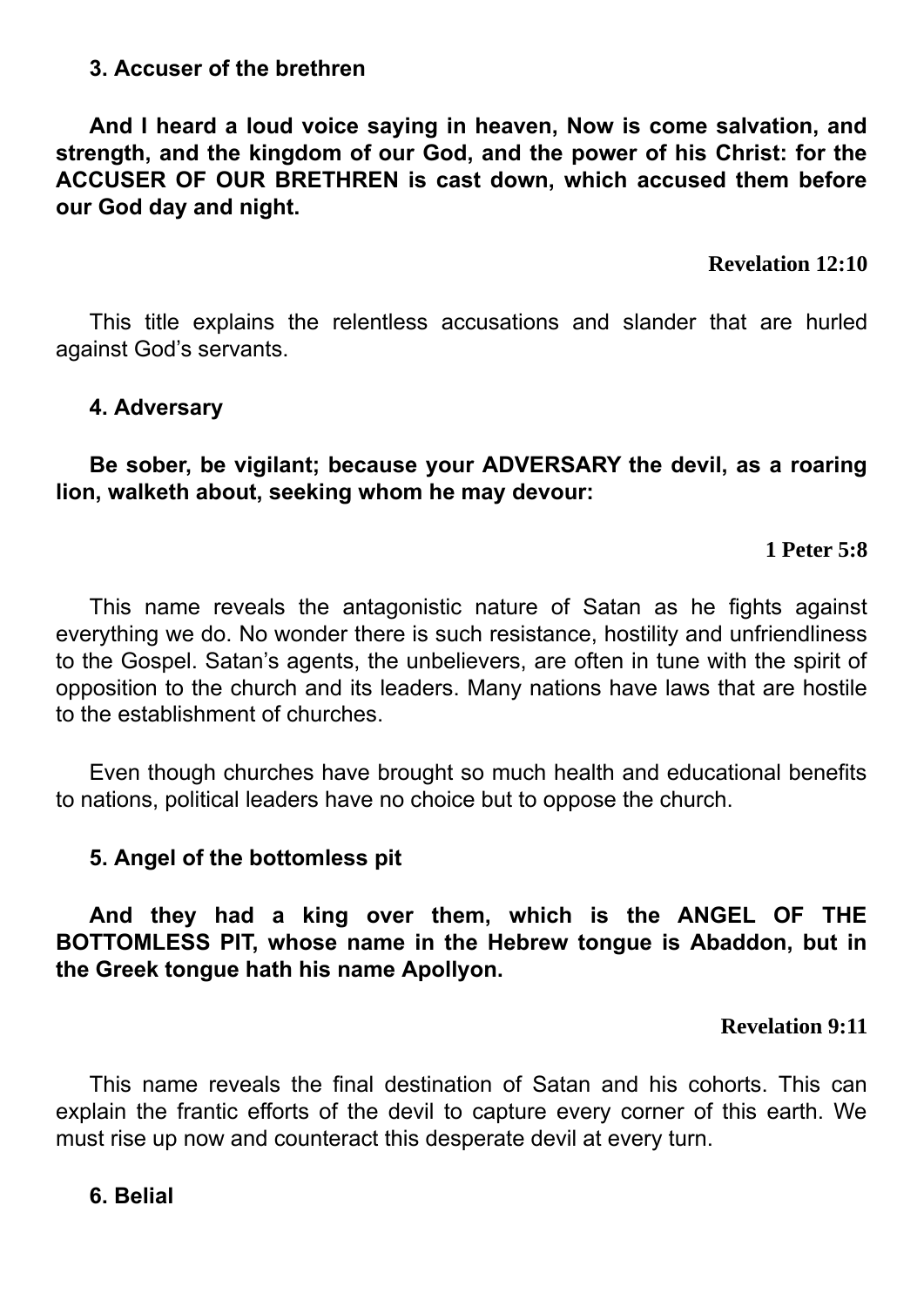# **And what concord hath Christ with BELIAL? Or what part hath he that believeth with an infidel?**

# **2 Corinthians 6:15**

Belial means worthless. Satan is out to degrade you. Just observe someone who is under the influence of the devil. You will notice how worthless he becomes.

The devil degrades young men into becoming drug addicts, school dropouts, smugglers, etc. Belial turns young ladies into prostitutes with no sense of worth.

# **7. Beelzebub**

# **But when the Pharisees heard it, they said, This fellow doth not cast out devils, but by BEELZEBUB the prince of the devils.**

# **Matthew 12:24**

This means the "lord of the flies". A lord of flies is obviously a supervisor of disease and death. Satan is the author of the famine, disease and death that plague millions today.

# **8. The god of this world**

**In whom the GOD OF THIS WORLD hath blinded the minds of them which believe not, lest the light of the glorious gospel of Christ, who is the image of God, should shine unto them.**

# **2 Corinthians 4:4**

"He's got the whole world in His hands." That's the song we all learnt in Sunday school, but is that really the case?

If He's got the whole world in His hands, then why are there so many wars and famines everywhere? Why is there such unhappiness in the world? Why is half of the world very rich and the other half very poor?

Certainly, this would not happen under the management and leadership of Jehovah. You see, Satan is actually the god of this world. Where Jehovah is in full control (Heaven), the streets are made of gold and the people live in absolute bliss. One day, when the Lord takes over the rulership of this world, there will be a different kind of earth with love, peace, and joy.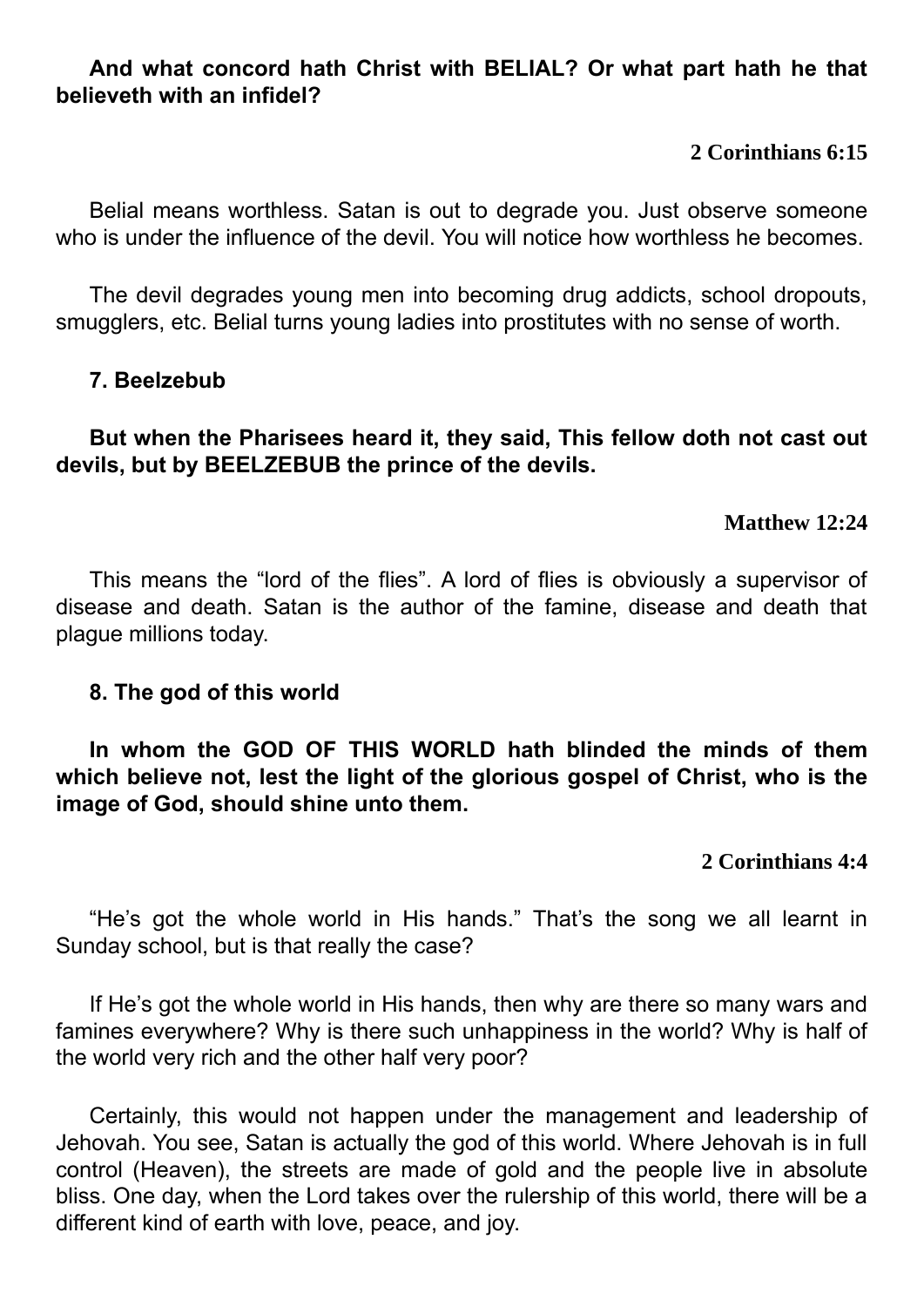#### **9. Murderer**

**Ye are of your father the devil, and the lusts of your father ye will do. He was a MURDERER FROM THE BEGINNING, and abode not in the truth, because there is no truth in him. When he speaketh a lie, he speaketh of his own: for he is a liar, and the father of it.**

**John 8:44**

This is an appropriate title for the devil. He is a murderer. He is a killer and the author of all the bloodshed in this world. When he possesses a head of state, this president may lead his nation into senseless wars which achieve nothing.

As the fathers, husbands and brothers of multitudes are slaughtered, the murderer is living up to his reputation.

# **10. Prince of devils**

# **But when the Pharisees heard it, they said, This fellow doth not cast out devils, but by Beelzebub the PRINCE OF THE DEVILS.**

**Matthew 12:24**

This title shows us the organised nature of the forces of darkness. Demons are organised into armies. They have an overall commander who is known as the prince of devils. As we move into spiritual warfare we are battling against an organized and intelligent enemy.

# **Chapter 2 - Ten More Ways You Can Know Your Enemy so You Can Defeat Him**

# **1. [Prince](#page-2-1) of the power of the air**

<span id="page-6-0"></span>**Wherein in time past ye walked according to the course of this world, according to the PRINCE OF THE POWER OF THE AIR, the spirit that now worketh in the children of disobedience:**

**Ephesians 2:2**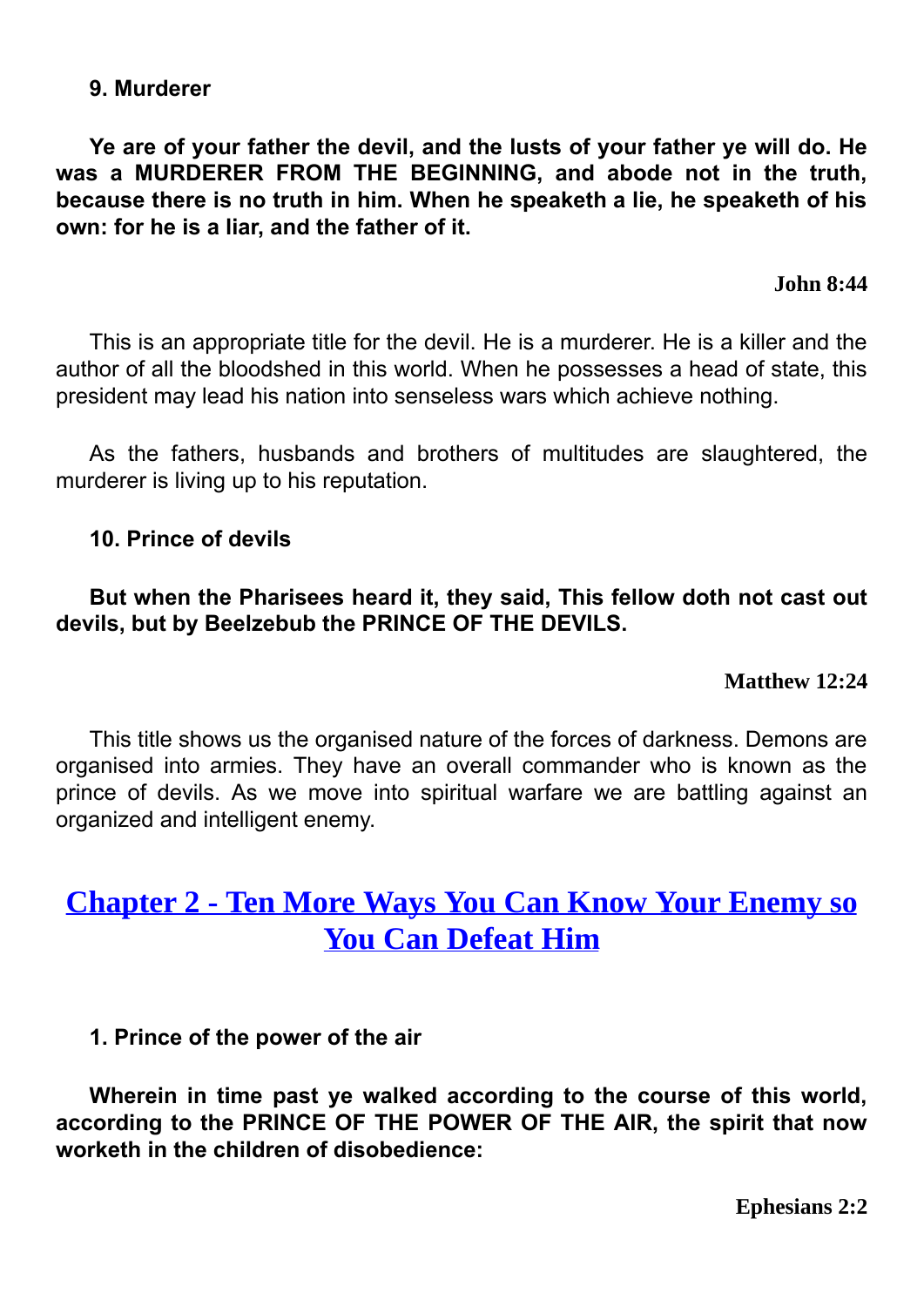This reveals Satan's control over the atmosphere and airwaves in any nation. Look closely at the radio and television waves of any nation. You will notice how Satan has dominated these fields. It is important for Christians to fight for the control of the airwaves. We must fight for the control of the arts, culture and the music of our nations. This is the domain of the prince of the power of the *air* and it is our duty is to dislodge him.

# **2. Prince of the world**

# **Hereafter I will not talk much with you: for the PRINCE OF THIS WORLD cometh, and hath nothing in me.**

# **John 14:30**

This reveals Satan's rulership of the world and the systems of the world. As the world develops, everything becomes more and more godless. I recently told a friend, "When I am in Europe I feel as though I am in Sodom." I said to him, "Europe is Pergamos revived!" Pergamos was the seat of Satan and the headquarters of demonic activity (Revelations 2:13).

# **3. The old serpent**

# **And THE SERPENT said unto the woman, Ye shall not surely die:**

**Genesis 3:4**

**And the great dragon was cast out, that OLD SERPENT, called the Devil, and Satan, which deceiveth the whole world: he was cast out into the earth, and his angels were cast out with him.**

# **Revelation 12:9**

In the beginning, he was described as a serpent. In the end, he was described as a serpent. Snakes are some of the most dangerous creatures we know about. With one stroke, they can kill a human being. Yet, snakes manage to live near human beings without being detected. This is exactly how Satan works. He is in the church and the people don't even know it. He is nearby causing damage and yet he is unseen.

As we battle against the devil, we must be constantly aware that even though he is invisible, he is real. Anytime I walk through tall grass I am conscious of the fact that there may be dangerous snakes nearby. Every pastor must be conscious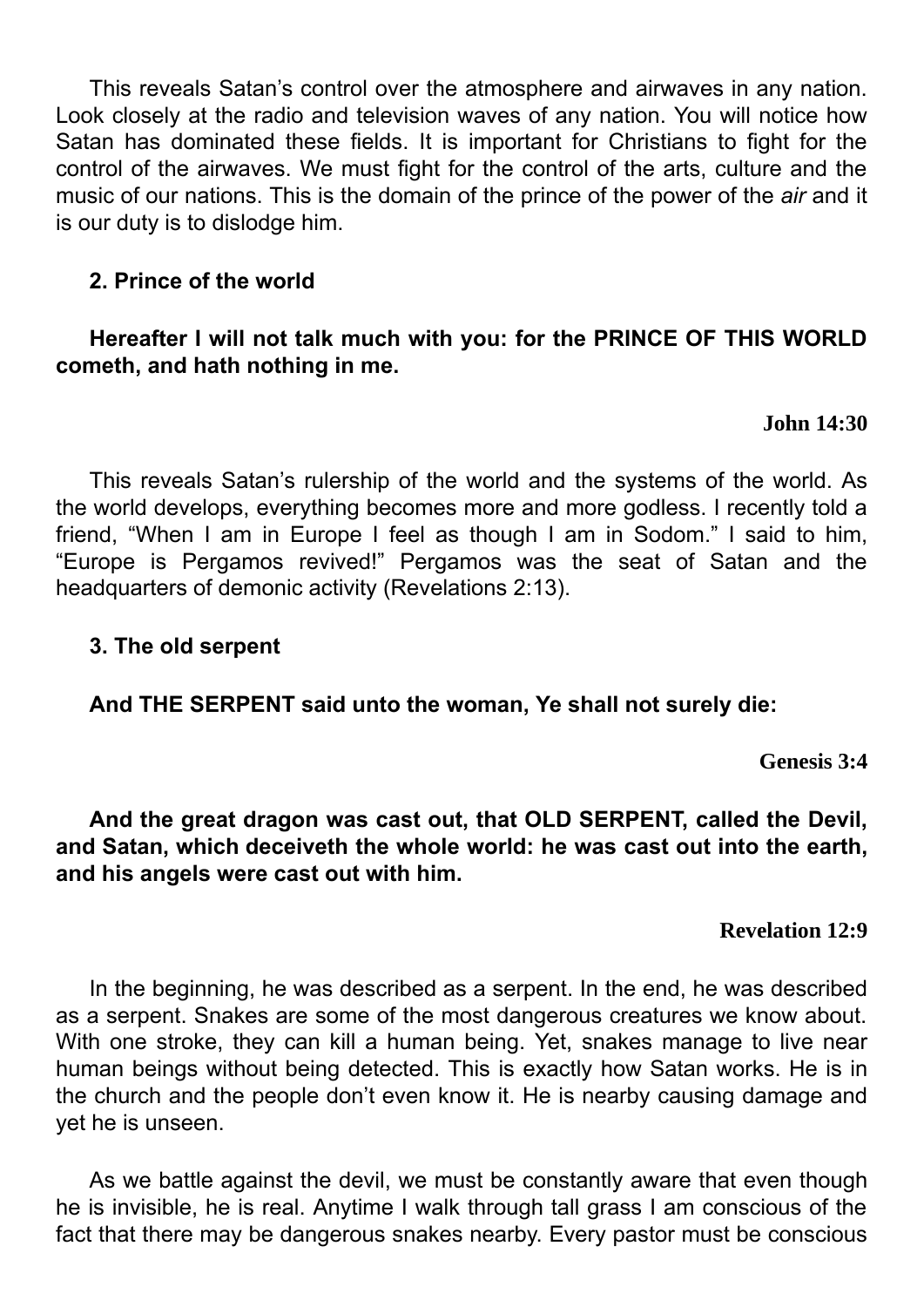of the fact that there may be invisible demonic activity nearby.

# **4. The tempter**

# **And when THE TEMPTER came to him, he said, If thou be the Son of God, command that these stones be made bread.**

# **Matthew 4:3**

Satan is the author of temptation! He creates situations that test our resolve to obey God. He tempted Jesus and he will tempt you and I. But God will come to your rescue. He will provide a way of escape for every temptation.

# **5. Unclean spirit**

**When the UNCLEAN SPIRIT is gone out of a man, he walketh through dry places, seeking rest, and findeth none.**

# **Matthew 12:43**

The word *unclean* is used to describe the devil many times. This is because that is what the devil is. We are fighting a being that has a contagious nature that wants to make you unclean.

The word unclean is translated from the Greek word *akarthartos*. It means impure, lewd, foul and unclean. It is a general term for Satan since his presence makes everything impure. Pure relationships are described as impure when unclean spirits get involved. Pure friendships become impure when the accuser points his finger at them.

# **6. The wicked one**

**When any one heareth the word of the kingdom, and understandeth it not, then cometh the WICKED ONE, and catcheth away that which was sown in his heart. This is he which received seed by the way side.**

# **Matthew 13:19**

The wickedness of the devil is unparalleled. Occasionally, human beings who have been greatly influenced by Satan display flashes of this hellish character.

The wars of Sierra Leone, the genocide of Rwanda and Kosovo testify to the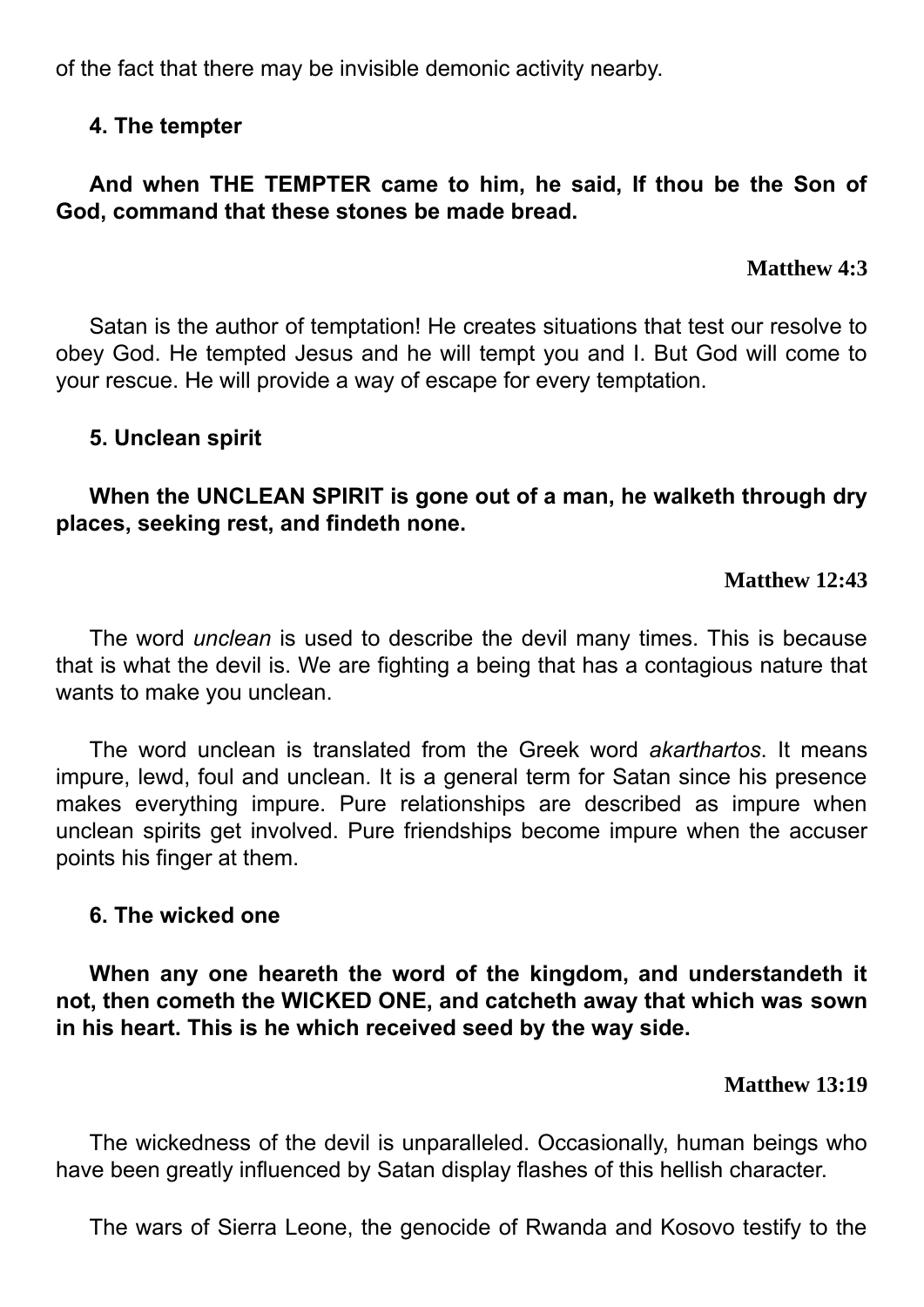wickedness of Satan.

This is the enemy we seek to dislodge and weaken. In the name of Jesus we will defeat the wicked one.

# **7. Lucifer**

**How art thou fallen from heaven, O LUCIFER, son of the morning! how art thou cut down to the ground, which didst weaken the nations! For thou hast said in thine heart, I will ascend into heaven, I will exalt my throne above the stars of God: I will sit also upon the mount of the congregation, in the sides of the north: I will ascend above the heights of the clouds; I will be like the most High. Yet thou shalt be brought down to hell, to the sides of the pit.**

# **Isaiah 14:12-15**

Lucifer is the name given to the angelic being that fell from grace. Lucifer is described in great detail in the book of Ezekiel.

**Thou hast been in Eden the garden of God; every precious stone was thy covering, the sardius, topaz, and the diamond, the beryl, the onyx, and the jasper, the sapphire, the emerald, and the carbuncle, and gold: the workmanship of thy tabrets and of thy pipes was prepared in thee in the day that thou wast created. Thou art the anointed cherub that covereth; and I have set thee so: thou wast upon the holy mountain of God; thou hast walked up and down in the midst of the stones of fire. Thou wast perfect in thy ways from the day that thou wast created, till iniquity was found in thee.**

# **Ezekiel 28:13-15**

You can see that he was an awesome being! The descriptions of his glory show us the kind of creature he is. If such a being is corrupted, you can understand the kind of monster that would be unleashed.

Satan's ability in the field of music (pipes and tabrets) is described in this passage. No wonder he has captivated millions through the power of unwholesome music.

# **8. Father of lies**

**Ye are of your father the devil, and the lusts of your father ye will do. He**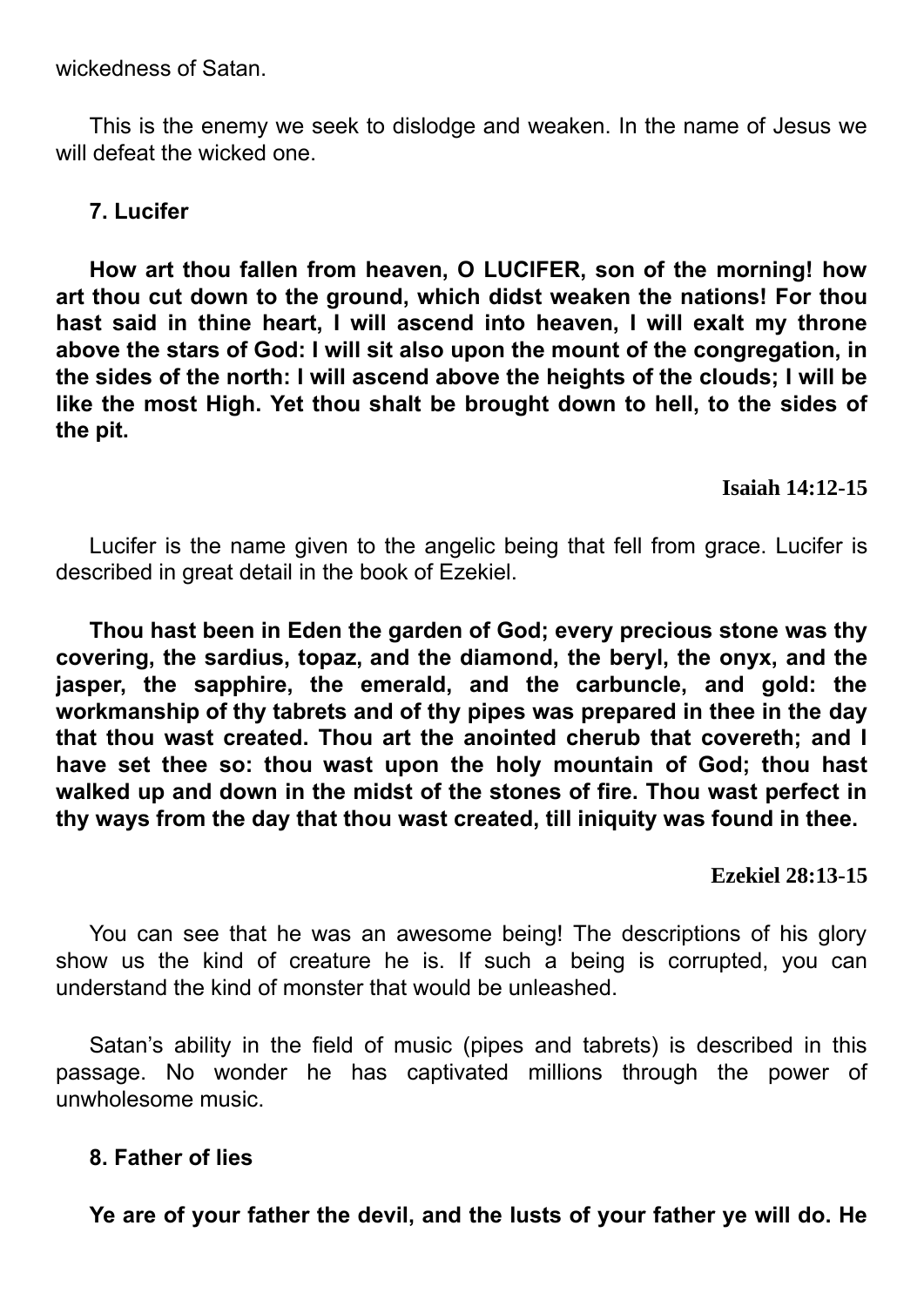**was a murderer from the beginning, and abode not in the truth, because there is no truth in him. When he speaketh a lie, he speaketh of his own: for HE IS A LIAR, AND THE FATHER OF IT.**

# **John 8:44**

When Saddam Hussein invaded Kuwait and declared war against the rest of the world, he frightened America by saying, "We're going to have the mother of all battles."

When someone is described as a "mother" or "father", it tells us something important. If Satan is the father of lies then he is the parent and creator of all forms of deception. Satan's power to deceive is unparalleled.

# **9. Abaddon**

**And they had a king over them, which is the angel of the bottomless PIT, whose name in the Hebrew tongue is ABADDON, but in the Greek tongue hath his name Apollyon.**

# **Revelation 9:11**

This is the angel of the abyss. In the book of Job this word is translated destruction. *If you can't have it - destroy it!* This is the very nature of the devil. Some heads of state that cannot have power any longer, delight in destroying the entire nation through war. They get this idea from their master Abaddon.

# **10. Principalities, powers, rulers of darkness, wicked spirits**

**For we wrestle not against flesh and blood, but against principalities, against powers, against the rulers of the darkness of this world, against spiritual wickedness in high places.**

# **Ephesians 6:12**

In this Scripture, Paul groups the four main agents of Satan's outreach.

Principalities represent spirits that dominate geographical areas. It is obvious that different kinds of spirits occupy different geographical areas. Amsterdam, for instance, has a principality of immorality. There is a saying that good boys go to Heaven and bad boys go to Amsterdam.